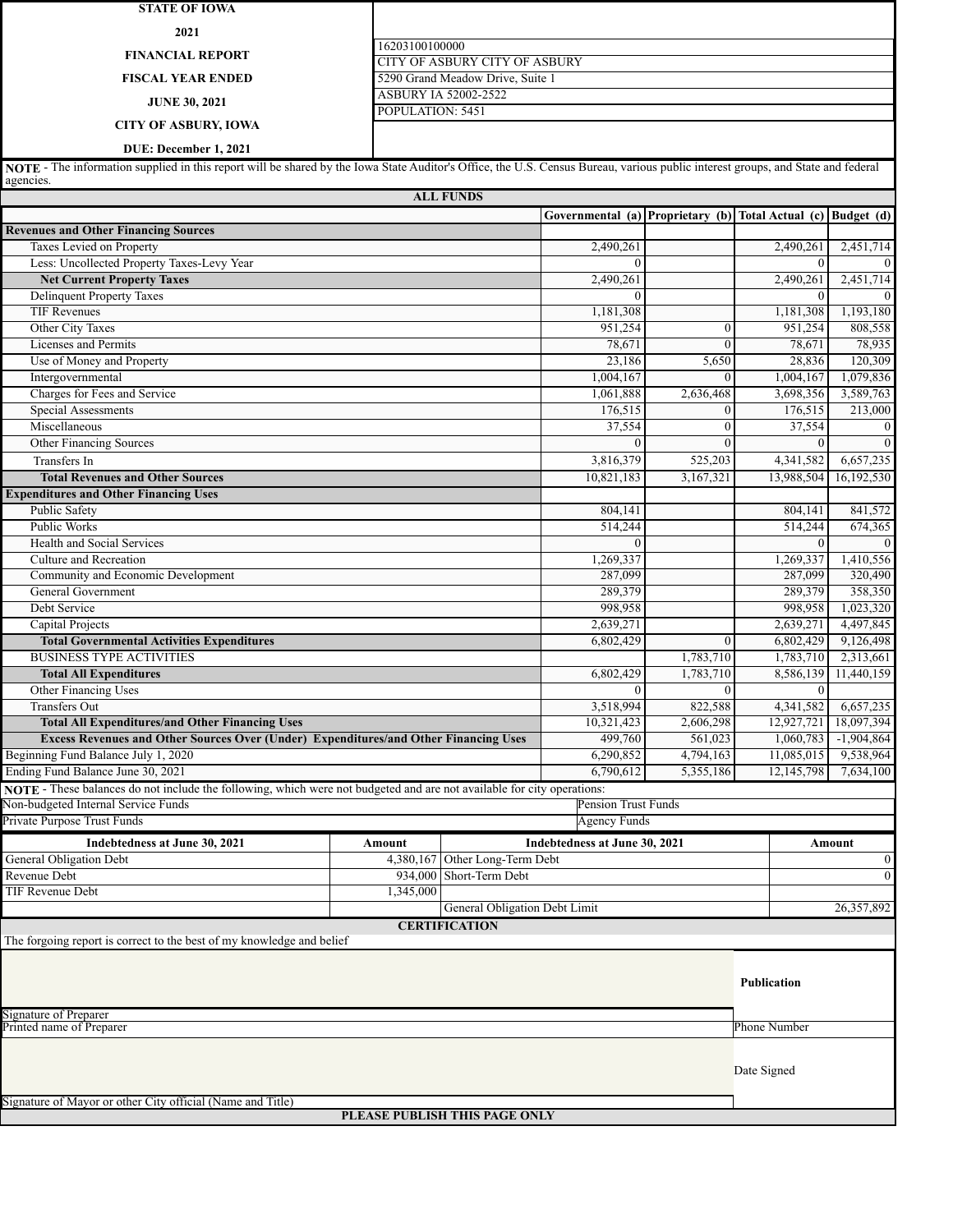**REVENUE P2** CITY OF ASBURY REVENUE AND OTHER FINANCING SOURCES FOR YEAR ENDED JUNE 30, 2021

| ION-GAAP/CASH BASIS |
|---------------------|
|---------------------|

| LVU-UHAT/UHAT EASLO                                    |                          |                                   |                        |                            |                     |                         |                                                                     |                                                                                                    |                    |                                                      |                 |
|--------------------------------------------------------|--------------------------|-----------------------------------|------------------------|----------------------------|---------------------|-------------------------|---------------------------------------------------------------------|----------------------------------------------------------------------------------------------------|--------------------|------------------------------------------------------|-----------------|
| <b>Item Description</b>                                |                          | General<br>$\widehat{\mathbf{a}}$ | Revenue (b)<br>Special | TIF Special<br>Revenue (c) | Debt<br>Service (d) | Capital<br>Projects (e) | $\begin{array}{c}\n\textbf{Permament} \\ \textbf{(f)}\n\end{array}$ | $\begin{bmatrix} \text{Sum of (a)} \\ \text{g} \end{bmatrix}$<br>Total Governmental<br>through (f) | Proprietary<br>(h) | Grand Total (Sum of $\left(\frac{2}{2}\right)$       |                 |
| <b>Section A-Taxes</b>                                 |                          |                                   |                        |                            |                     |                         |                                                                     |                                                                                                    |                    |                                                      | $\overline{ }$  |
| Taxes levied on property                               | $\overline{\mathcal{C}}$ | 2,064,509                         | 72,979                 |                            | 352,773             |                         |                                                                     | 2,490,26                                                                                           |                    | 2,490,26                                             | $\sim$          |
| Less: Uncollected Property Taxes - Levy Year           | 3                        |                                   |                        |                            |                     |                         |                                                                     |                                                                                                    |                    |                                                      | 3               |
| Net Current Property Taxes                             | 4                        | 2,064,509                         | 72,979                 |                            | 352,773             | 0                       | 0                                                                   | 2,490,26                                                                                           |                    | 2,490,261                                            | 4               |
| Delinquent Property Taxes                              | 5                        |                                   |                        |                            |                     |                         |                                                                     | 0                                                                                                  |                    | 0                                                    | 5               |
| <b>Total Property Tax</b>                              | 6 2,064,509              |                                   | 72,979                 |                            | 352,773             | 0                       | 0                                                                   | 2,490,261                                                                                          |                    | 2,490,261                                            | $\circ$         |
| <b>IF Revenues</b>                                     | h                        |                                   |                        | 1,181,308                  |                     |                         |                                                                     | 1,181,308                                                                                          |                    | 1,181,308                                            | $\overline{ }$  |
| Other City Taxes                                       |                          |                                   |                        |                            |                     |                         |                                                                     |                                                                                                    |                    |                                                      |                 |
| Utility Tax Replacement Excise Taxes                   | ${}^{\circ}$             |                                   |                        |                            |                     |                         |                                                                     | 0                                                                                                  |                    | 0                                                    | ${}^{\circ}$    |
| Utility Franchise Tax (Chapter 364.2, Code of<br>Iowa) | $\sigma$                 | 96,670                            |                        |                            |                     |                         |                                                                     | 96,670                                                                                             |                    | 96,670                                               | $\circ$         |
| Parimutuel Wager Tax                                   | $\approx$                |                                   |                        |                            |                     |                         |                                                                     | 0                                                                                                  |                    | $\overline{10}$<br>$\circ$                           |                 |
| Gaming Wager Tax                                       | ニ                        |                                   |                        |                            |                     |                         |                                                                     | 0                                                                                                  |                    | $\circ$                                              |                 |
| Mobile Home Tax                                        | $\overline{2}$           |                                   |                        |                            |                     |                         |                                                                     | 0                                                                                                  |                    | 5                                                    | $\overline{12}$ |
| Hotel / Motel Tax                                      | $\overline{13}$          |                                   |                        |                            |                     |                         |                                                                     | 0                                                                                                  |                    | $\overline{\phantom{0}}$                             | $\overline{13}$ |
| Other Local Option Taxes                               | $\overline{4}$           |                                   | 854.584                |                            |                     |                         |                                                                     | 854.584                                                                                            |                    | 854,584                                              | $\vec{4}$       |
| <b>Total Other City Taxes</b>                          | 15                       | 96,670                            | 854,584                |                            | 0                   | 0                       | 0                                                                   | 951,254                                                                                            | 0                  | 951,254                                              | 15              |
| Section B - Licenses and Permits                       | $\frac{6}{1}$            | 78,671                            |                        |                            |                     |                         |                                                                     | 78,67                                                                                              |                    | $\overline{16}$<br>78,671                            |                 |
| Section C - Use of Money and Property                  | 2                        |                                   |                        |                            |                     |                         |                                                                     |                                                                                                    |                    |                                                      |                 |
| Interest                                               | $\frac{8}{18}$           | 5,375                             | 1,056                  | 365                        | 105                 | $\overline{5}$          |                                                                     | 7.142                                                                                              | 5,650              | 18<br>12,792                                         |                 |
| Rents and Royalties                                    | $\overline{19}$          | 16,044                            |                        |                            |                     |                         |                                                                     | 16,044                                                                                             |                    | $\overline{19}$<br>16,044                            |                 |
| Other Miscellaneous Use of Money and Property          | $\Omega$                 |                                   |                        |                            |                     |                         |                                                                     | 0                                                                                                  |                    | $\Omega$<br>$\circ$                                  |                 |
|                                                        | $\overline{c}$           |                                   |                        |                            |                     |                         |                                                                     | 0                                                                                                  |                    | ಸ<br>$\mathbf{C}$                                    |                 |
| Total Use of Money and Property                        | 22                       | 21,419                            | 1,056                  | 365                        | 105                 | $\overline{5}$          | 0                                                                   | 23,186                                                                                             | 5,650              | 22<br>28,836                                         |                 |
| Section D - Intergovernmental                          | 24                       |                                   |                        |                            |                     |                         |                                                                     |                                                                                                    |                    | 24                                                   |                 |
| <b>Federal Grants and Reimbursements</b>               | 26                       |                                   |                        |                            |                     |                         |                                                                     |                                                                                                    |                    | 26                                                   |                 |
| Federal Grants                                         | 27                       |                                   |                        |                            |                     |                         |                                                                     | 0                                                                                                  |                    | 27<br>$\mathbf{C}$                                   |                 |
| Community Development Block Grants                     | 28                       |                                   |                        |                            |                     |                         |                                                                     | 0                                                                                                  |                    | 28<br>$\overline{\phantom{0}}$                       |                 |
| Housing and Urban Development                          | 29                       |                                   |                        |                            |                     |                         |                                                                     | 0                                                                                                  |                    | 29<br>$\overline{\phantom{0}}$                       |                 |
| Public Assistance Grants                               | $\overline{30}$          |                                   |                        |                            |                     |                         |                                                                     | 0                                                                                                  |                    | $\overline{\mathbf{30}}$<br>$\overline{\phantom{0}}$ |                 |
| Payment in Lieu of Taxes                               | 31                       |                                   |                        |                            |                     |                         |                                                                     | 0                                                                                                  |                    | $\Xi$<br>$\overline{\phantom{0}}$                    |                 |
|                                                        | 32                       |                                   |                        |                            |                     |                         |                                                                     | 0                                                                                                  |                    | 32                                                   |                 |
| <b>Total Federal Grants and Reimbursements</b>         | 33                       | $\circ$                           | $\circ$                |                            | 0                   | $\circ$                 | 0                                                                   | 0                                                                                                  | ∊                  | 33<br>$\overline{\phantom{0}}$                       |                 |
|                                                        |                          |                                   |                        |                            |                     |                         |                                                                     |                                                                                                    |                    |                                                      |                 |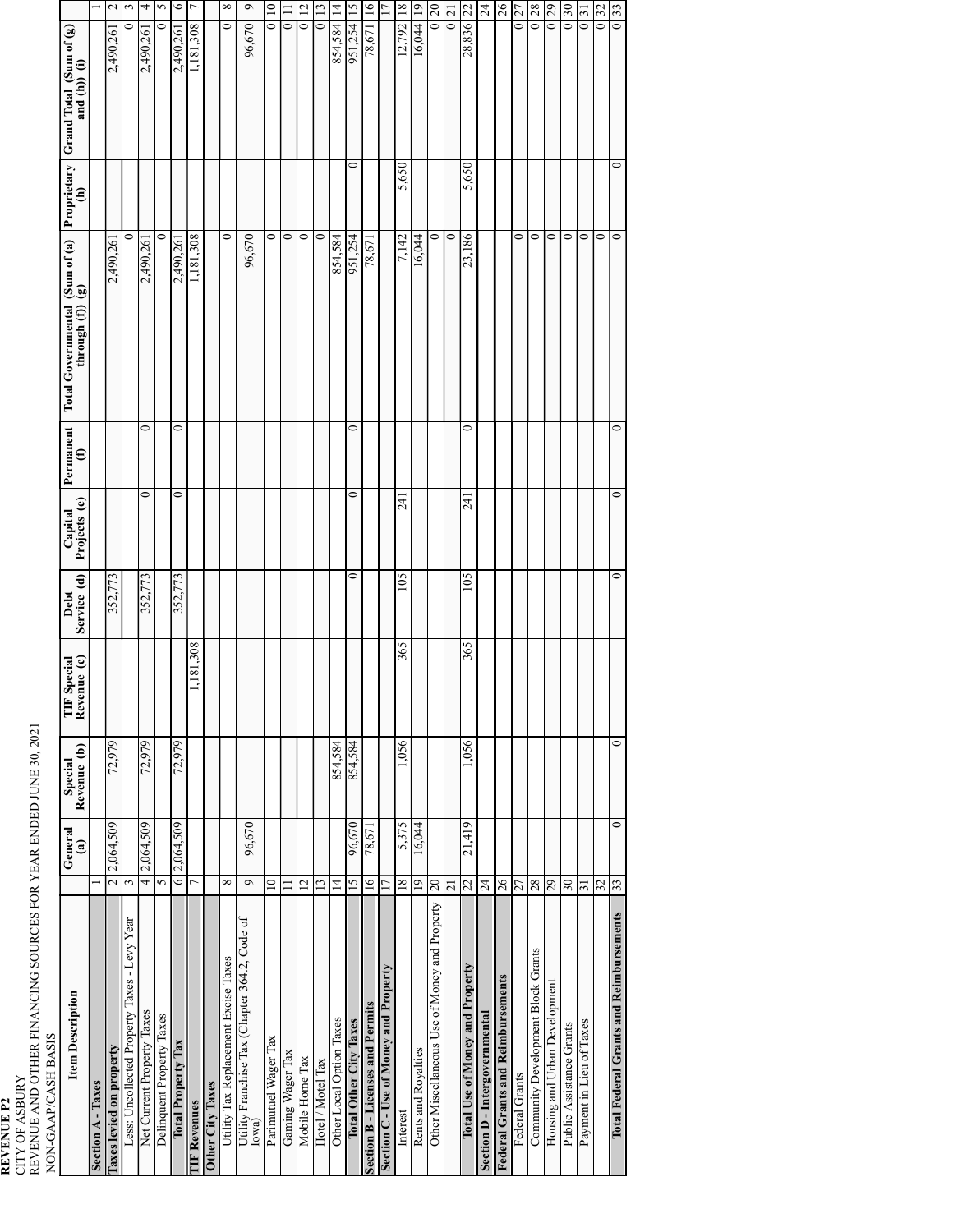# **REVENUE P3** CITY OF ASBURY

REVENUE AND OTHER FINANCING SOURCES FOR YEAR ENDED JUNE 30, 2021

| NON-GAAP/CASH BASIS                                      |                |                          |                        |                            |                     |                         |                                                                   |                                                    |                    |                                                |                            |
|----------------------------------------------------------|----------------|--------------------------|------------------------|----------------------------|---------------------|-------------------------|-------------------------------------------------------------------|----------------------------------------------------|--------------------|------------------------------------------------|----------------------------|
| <b>Item Description</b>                                  |                | General<br>$\widehat{a}$ | Special<br>Revenue (b) | TIF Special<br>Revenue (c) | Service (d)<br>Debt | Capital<br>Projects (e) | $\begin{array}{c} \mathbf{Permament} \\ \textbf{(f)} \end{array}$ | Total Governmental (Sum of (a)<br>through (f)) (g) | Proprietary<br>(h) | Grand Total $(Sum of (g)$<br>and $(h)$ ) $(i)$ |                            |
| Section D - Intergovernmental - Continued                | $\frac{1}{4}$  |                          |                        |                            |                     |                         |                                                                   |                                                    |                    |                                                | 4                          |
| <b>State Shared Revenues</b>                             | 43             |                          |                        |                            |                     |                         |                                                                   |                                                    |                    |                                                | 43                         |
| Road Use Taxes                                           | 44             |                          | 815,809                |                            |                     |                         |                                                                   | 815,809                                            |                    | 815,809                                        | $\frac{4}{3}$              |
| Other state grants and reimbursements                    | 48             |                          |                        |                            |                     |                         |                                                                   |                                                    |                    |                                                | 48                         |
| State grants                                             | $\frac{49}{5}$ | 3,804                    |                        |                            |                     |                         |                                                                   | 3,804                                              |                    | 3,804                                          | $\frac{49}{5}$             |
| Iowa Department of Transportation                        | 05             |                          |                        |                            |                     | 47,968                  |                                                                   | 47,968                                             |                    | 47,968                                         | 0S                         |
| Iowa Department of Natural Resources                     | 51             |                          |                        |                            |                     |                         |                                                                   | 0                                                  |                    | $\overline{\phantom{0}}$                       | 51                         |
| Iowa Economic Development Authority                      | 52             |                          |                        |                            |                     |                         |                                                                   | $\circ$                                            |                    | $\bullet$                                      | 52                         |
| <b>CEBA</b> grants                                       | 53             |                          |                        |                            |                     |                         |                                                                   | $\circ$                                            |                    | $\bar{\circ}$                                  | 53                         |
| Commercial & Industrial Replacement Claim                | 54             |                          |                        |                            |                     |                         |                                                                   | $\circ$                                            |                    | $\overline{\bullet}$                           | 54                         |
| Cares Act Funding                                        | 55             | 136,586                  |                        |                            |                     |                         |                                                                   | 136,586                                            |                    | 136,586 55                                     |                            |
|                                                          | 56             |                          |                        |                            |                     |                         |                                                                   | $\circ$                                            |                    |                                                | 0156                       |
|                                                          | 57             |                          |                        |                            |                     |                         |                                                                   | $\circ$                                            |                    | $\overline{\phantom{0}}$                       | 57                         |
|                                                          | 58             |                          |                        |                            |                     |                         |                                                                   | $\circ$                                            |                    | $\circ$                                        | $\sqrt{8}$                 |
|                                                          | 59             |                          |                        |                            |                     |                         |                                                                   | $\circ$                                            |                    | $\mathbf{C}$                                   | 59                         |
| <b>Total State</b>                                       | 60             | 140.390                  | 815,809                | 0                          | $\circ$             | 47,968                  | $\circ$                                                           | 1,004,167                                          | 0                  | 1,004,167                                      | $\boldsymbol{\mathcal{S}}$ |
| Local Grants and Reimbursements                          |                |                          |                        |                            |                     |                         |                                                                   |                                                    |                    |                                                |                            |
| County Contributions                                     | 63             |                          |                        |                            |                     |                         |                                                                   | $\circ$                                            |                    | $\overline{\bullet}$                           | $63\,$                     |
| Library Service                                          | $\mathcal{L}$  |                          |                        |                            |                     |                         |                                                                   | $\circ$                                            |                    | $\bar{\circ}$                                  | $\mathcal{L}$              |
| Township Contributions                                   | 65             |                          |                        |                            |                     |                         |                                                                   | $\circ$                                            |                    | $\overline{\phantom{0}}$                       | 65                         |
| Fire/EMT Service                                         | 66             |                          |                        |                            |                     |                         |                                                                   | $\circ$                                            |                    | $\overline{\phantom{0}}$                       | 66                         |
|                                                          | 67             |                          |                        |                            |                     |                         |                                                                   | $\circ$                                            |                    | $\circ$                                        | 67                         |
|                                                          | $68\,$         |                          |                        |                            |                     |                         |                                                                   | $\circ$                                            |                    | $\circ$                                        | $\bf 89$                   |
|                                                          | 69             |                          |                        |                            |                     |                         |                                                                   | $\circ$                                            |                    | $\bullet$                                      | 69                         |
| <b>Total Local Grants and Reimbursements</b>             | 70             | $\circ$                  | $\circ$                |                            | $\circ$<br>0        | $\circ$                 | 0                                                                 | $\circ$                                            | 0                  | $\circ$                                        | $\sqrt{2}$                 |
| Total Intergovernmental (Sum of lines 33, 60,<br>and 70) | 71             | 140,390                  | 815,809                |                            | $\circ$<br>$\circ$  | 47,968                  | $\circ$                                                           | 1,004,167                                          | $\circ$            | 1,004,167                                      | $\overline{7}$             |
| Section E-Charges for Fees and Service                   | 72             |                          |                        |                            |                     |                         |                                                                   |                                                    |                    |                                                | 72                         |
| Water                                                    | 73             |                          |                        |                            |                     |                         |                                                                   | 0                                                  | 1,107,684          | 1,107,684                                      | 73                         |
| Sewer                                                    | $\overline{7}$ |                          |                        |                            |                     |                         |                                                                   | $\circ$                                            | 1,026,899          | 1,026,899                                      | 74                         |
| Electric                                                 | 57             |                          |                        |                            |                     |                         |                                                                   | $\circ$                                            |                    |                                                | 75                         |
| Gas                                                      | 76             |                          |                        |                            |                     |                         |                                                                   | $\circ$                                            |                    | $\bullet$                                      | 76                         |
| Parking                                                  | 77             |                          |                        |                            |                     |                         |                                                                   | $\circ$                                            |                    | $\circ$                                        | 77                         |
| Airport                                                  | $78\,$         |                          |                        |                            |                     |                         |                                                                   | $\circ$                                            |                    | $\bullet$                                      | 78                         |
| Landfill/garbage                                         | 64             |                          |                        |                            |                     |                         |                                                                   | $\circ$                                            | 302,882            | 302,882                                        | 64                         |
| Hospital                                                 | 80             |                          |                        |                            |                     |                         |                                                                   | $\circ$                                            |                    | $\overline{\phantom{0}}$                       | 08                         |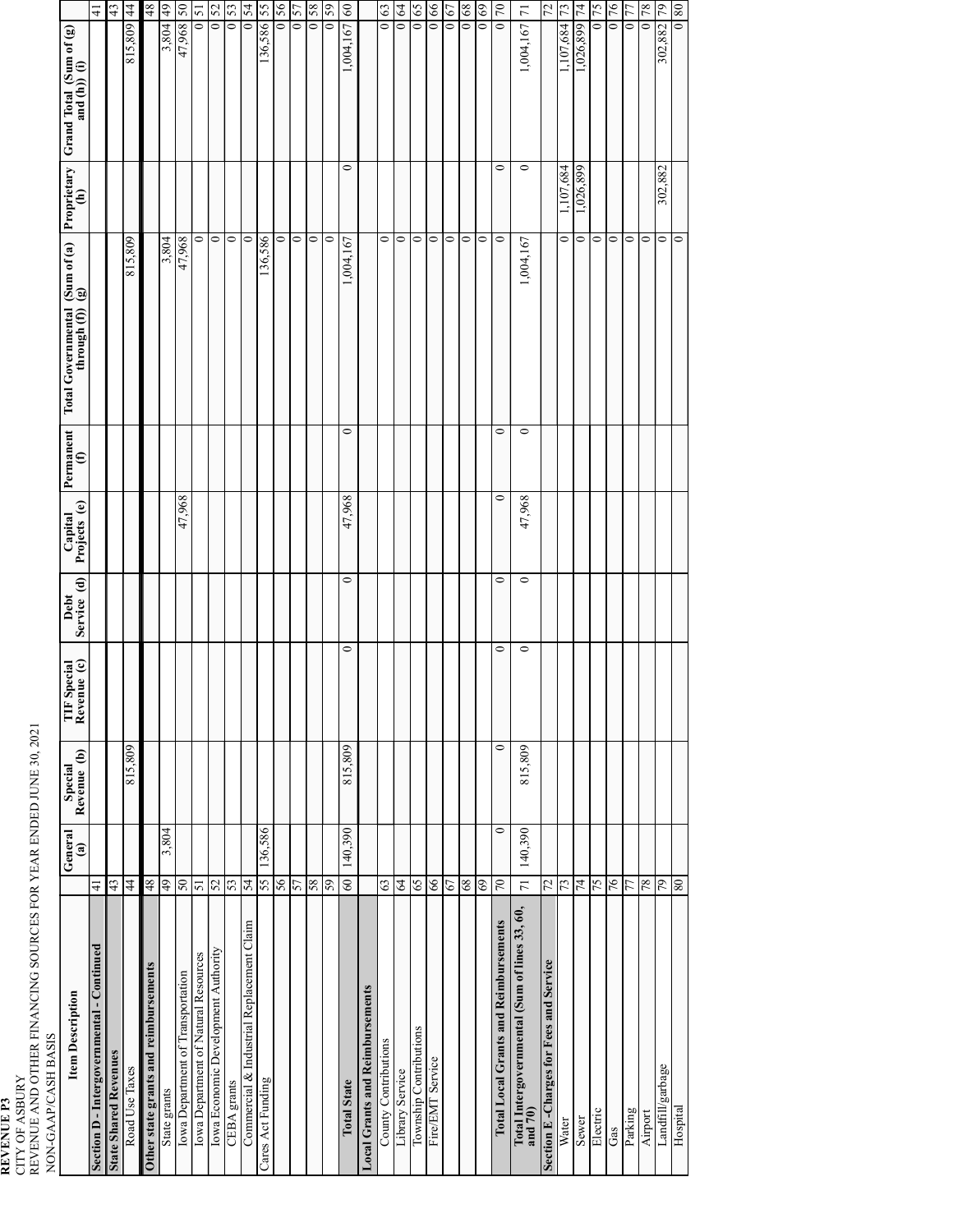**REVENUE P4** CITY OF REVENUE AND OTHER FINANCING SOURCES FOR YEAR ENDED JUNE 30,

NON-GAAP/CASH BASIS

| <b>Item Description</b>                                 |                 | General<br>$\mathbf{a}$ | Special<br>Revenue (b) | TIF Special<br>Revenue (c) | Debt<br>Service (d) | Capital<br>Projects (e) | $\begin{tabular}{ p_{\rm{emament}} } \hline \end{tabular}$ | Total Governmental (Sum of $(a)$ )<br>through $(f)$ ) $(g)$ | Proprietary<br>(h) | Grand Total (Sum of $(g)$ and (h)) $(i)$ |                 |
|---------------------------------------------------------|-----------------|-------------------------|------------------------|----------------------------|---------------------|-------------------------|------------------------------------------------------------|-------------------------------------------------------------|--------------------|------------------------------------------|-----------------|
| Section E - Charges for Fees and Service -<br>Continued | $\overline{81}$ |                         |                        |                            |                     |                         |                                                            |                                                             |                    |                                          | $\overline{8}1$ |
| Transit                                                 | 82              |                         |                        |                            |                     |                         |                                                            | $\circ$                                                     |                    | $\circ$                                  | $82\,$          |
| Cable TV                                                | 83              |                         |                        |                            |                     |                         |                                                            | $\circ$                                                     |                    | $\circ$                                  | 83              |
| Internet                                                | 84              |                         |                        |                            |                     |                         |                                                            | $\circ$                                                     |                    | $\circ$                                  | 84              |
| Telephone                                               | 85              |                         |                        |                            |                     |                         |                                                            | $\bullet$                                                   |                    | $\circ$                                  | 58              |
| Housing Authority                                       | 86              |                         |                        |                            |                     |                         |                                                            | $\circ$                                                     |                    | $\circ$                                  | $8\,$           |
| Storm Water                                             | 87              |                         |                        |                            |                     |                         |                                                            | $\circ$                                                     | 199,003            | 199,003                                  | 78              |
| Other:                                                  | 88              |                         |                        |                            |                     |                         |                                                            |                                                             |                    |                                          | $88\,$          |
| Nursing Home                                            | 89              |                         |                        |                            |                     |                         |                                                            | 0                                                           |                    | 0                                        | 89              |
| Police Service Fees                                     | 06              |                         |                        |                            |                     |                         |                                                            | $\circ$                                                     |                    | $\circ$                                  | 06              |
| Prisoner Care                                           | $\overline{6}$  |                         |                        |                            |                     |                         |                                                            | $\circ$                                                     |                    | $\circ$                                  | $\overline{9}$  |
| Fire Service Charges                                    | 92              |                         |                        |                            |                     |                         |                                                            | $\circ$                                                     |                    | $\circ$                                  | 92              |
| Ambulance Charges                                       | 93              |                         |                        |                            |                     |                         |                                                            | $\circ$                                                     |                    | $\circ$                                  | 93              |
| Sidewalk Street Repair Charges                          | 94              |                         |                        |                            |                     |                         |                                                            | $\circ$                                                     |                    | $\circ$                                  | 64              |
| Housing and Urban Renewal Charges                       | 56              |                         |                        |                            |                     |                         |                                                            | $\circ$                                                     |                    | $\circ$                                  | 56              |
| River Port and Terminal Fees                            | 96              |                         |                        |                            |                     |                         |                                                            | $\circ$                                                     |                    | $\circ$                                  | 96              |
| Public Scales                                           | 77              |                         |                        |                            |                     |                         |                                                            | $\circ$                                                     |                    | $\circ$                                  | 56              |
| Cemetery Charges                                        | 98              |                         |                        |                            |                     |                         |                                                            | $\circ$                                                     |                    | $\circ$                                  | 98              |
| Library Charges                                         | 99              |                         |                        |                            |                     |                         |                                                            | $\circ$                                                     |                    | $\circ$                                  | 66              |
| Park, Recreation, and Cultural Charges                  | 100             | 1,061,888               |                        |                            |                     |                         |                                                            | 1,061,888                                                   |                    | 1,061,888                                | 001             |
| Animal Control Charges                                  | 101             |                         |                        |                            |                     |                         |                                                            | 0                                                           |                    | $\circ$                                  | 101             |
|                                                         | 102             |                         |                        |                            |                     |                         |                                                            | $\circ$                                                     |                    | $\circ$                                  | 102             |
|                                                         | 103             |                         |                        |                            |                     |                         |                                                            | $\circ$                                                     |                    | $\circ$                                  | 103             |
| <b>Total Charges for Service</b>                        | 104             | 1,061,888               | $\circ$                | $\circ$                    | 0                   | $\circ$                 | 0                                                          | ,061,888                                                    | 2,636,468          | 3,698,356                                | 104             |
| <b>Section F-Special Assesments</b>                     | 106             |                         |                        |                            |                     | 176,515                 |                                                            | 176,515                                                     |                    | 176,515                                  | 106             |
| <b>Section G-Miscellaneous</b>                          | 107             |                         |                        |                            |                     |                         |                                                            |                                                             |                    |                                          | 107             |
| Contributions                                           | 108             |                         | 1,451                  |                            |                     |                         |                                                            | 1,451                                                       |                    | 1,451                                    | 108             |
| Deposits and Sales/Fuel Tax Refunds                     | 109             | 6,497                   |                        |                            |                     |                         |                                                            | 6,497                                                       |                    | 6,497                                    | 109             |
| Sale of Property and Merchandise                        | 110             |                         |                        |                            |                     |                         |                                                            | 0                                                           |                    | $\circ$                                  | 110             |
| Fines                                                   | $\Xi$           | 4,474                   |                        |                            |                     |                         |                                                            | 4,474                                                       |                    | 4,474                                    | $\Xi$           |
| Internal Service Charges                                | 112             |                         |                        |                            |                     |                         |                                                            | $\circ$                                                     |                    | $\circ$                                  | 112             |
| Miscellaneous                                           | 113             | 25,132                  |                        |                            |                     |                         |                                                            | 25,132                                                      |                    | 25,132                                   | 113             |
|                                                         | 114             |                         |                        |                            |                     |                         |                                                            | 0                                                           |                    | $\circ$                                  | 114             |
|                                                         | 115             |                         |                        |                            |                     |                         |                                                            | $\circ$                                                     |                    | $\circ$                                  | 115             |
|                                                         | 116             |                         |                        |                            |                     |                         |                                                            | $\circ$                                                     |                    | $\circ$                                  | 116             |
|                                                         | 117             |                         |                        |                            |                     |                         |                                                            | $\circ$                                                     |                    | $\circ$                                  | 117             |
|                                                         | 118             |                         |                        |                            |                     |                         |                                                            | $\circ$                                                     |                    | $\circ$                                  | 118             |
|                                                         | 119             |                         |                        |                            |                     |                         |                                                            | $\circ$                                                     |                    | $\circ$                                  | 119             |
| <b>Total Miscellaneous</b>                              | 120             | 36,103                  | 1,451                  | $\circ$                    | $\circ$             | $\circ$                 | $\circ$                                                    | 37,554                                                      | $\circ$            | 37,554                                   | 120             |
|                                                         |                 |                         |                        |                            |                     |                         |                                                            |                                                             |                    |                                          |                 |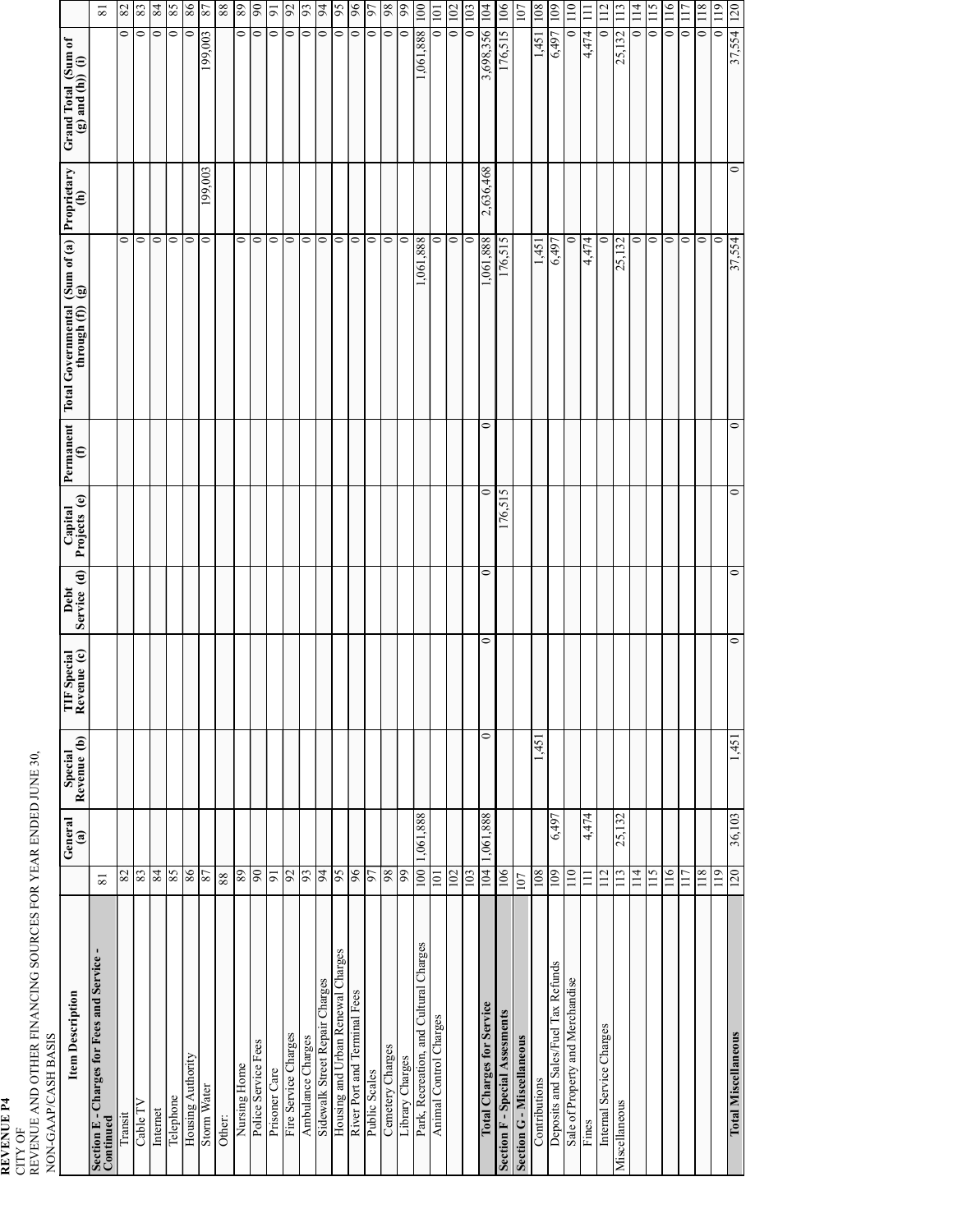**REVENUE P5** CITY OF

REVENUE AND OTHER FINANCING SOURCES FOR YEAR ENDED JUNE 30,

| NON-GAAP/CASH BASIS                                                          |          |                          |                        |                                   |                       |                         |                                                                                          |           |                                             |                 |
|------------------------------------------------------------------------------|----------|--------------------------|------------------------|-----------------------------------|-----------------------|-------------------------|------------------------------------------------------------------------------------------|-----------|---------------------------------------------|-----------------|
| <b>Item Description</b>                                                      |          | General<br>$\widehat{a}$ | Revenue (b)<br>Special | Revenue (c)<br><b>TIF</b> Special | Service (d)<br>Debt   | Capital<br>Projects (e) | Permanent   Total Governmental (Sum of (a)   Proprietary   $(f)$ (f) the drop $f(t)$ (g) |           | Grand Total (Sum of $(g)$ and $(h)$ ) $(i)$ |                 |
| Total All Revenues (Sum of lines 6, 7, 15, 16, 22,<br>71, 104, 106, and 120) |          | 121 3,499,650            | 1,745,879              | 1,181,673                         | 352,878               | 224,724                 | 7,004,804                                                                                | 2,642,118 | 9,646,922                                   | $\overline{21}$ |
| <b>Section H-Other Financing Sources</b>                                     | 123      |                          |                        |                                   |                       |                         |                                                                                          |           |                                             | 123             |
| Proceeds of capital asset sales                                              | $^{124}$ |                          |                        |                                   |                       |                         |                                                                                          | 0         |                                             | 0 124           |
| Proceeds of long-term debt (Excluding TIF internal<br>borrowing)             | 125      |                          |                        |                                   |                       |                         |                                                                                          | 0         |                                             | 0   125         |
| Proceeds of anticipatory warrants or other short-term<br>debt                | 126      |                          |                        |                                   |                       |                         |                                                                                          | 0         |                                             | 0 126           |
| Regular transfers in and interfund loans                                     | 127      | 730,872                  | 77,369                 |                                   | 295,488               | 1,793,330               | 2,897,059                                                                                | 525,203   | 3,422,262                                   | <sup>127</sup>  |
| Internal TIF loans and transfers in                                          | 128      |                          |                        |                                   | 354,320               | 565,000                 | 919,320                                                                                  |           | 919,320                                     | <b>128</b>      |
|                                                                              | 129      |                          |                        |                                   |                       |                         |                                                                                          | $\circ$   |                                             | 0 129           |
|                                                                              | 130      |                          |                        |                                   |                       |                         |                                                                                          | 0         |                                             | $\frac{130}{2}$ |
| <b>Total Other Financing Sources</b>                                         | 131      | 730,872                  | 77,369                 | $\circ$                           | 649,808               | 2,358,330               | 3,816,379                                                                                | 525,203   | 4,341,582   131                             |                 |
| Total Revenues Except for Beginning Balances<br>(Sum of lines 121 and 131)   |          | 132 4,230,522            | 1,823,248              | 1,181,673                         | 1,002,686             | 2,583,054               | 10,821,183                                                                               | 3,167,321 | 13,988,504                                  | <sup>132</sup>  |
| Beginning Fund Balance July 1, 2020                                          |          | 134 4,321,310            | 1,663,967              | 227,736                           | 77,396                | 43                      | 6,290,852                                                                                | 4,794,163 | 11,085,015 134                              |                 |
| Total Revenues and Other Financing Sources<br>(Sum of lines 132 and 134)     |          | 136 8,551,832            | 3,487,215              |                                   | $1,409,409$ 1,080,082 | 2,583,497               | 17,112,035                                                                               | 7,961,484 | 25,073,519 136                              |                 |
|                                                                              |          |                          |                        |                                   |                       |                         |                                                                                          |           |                                             |                 |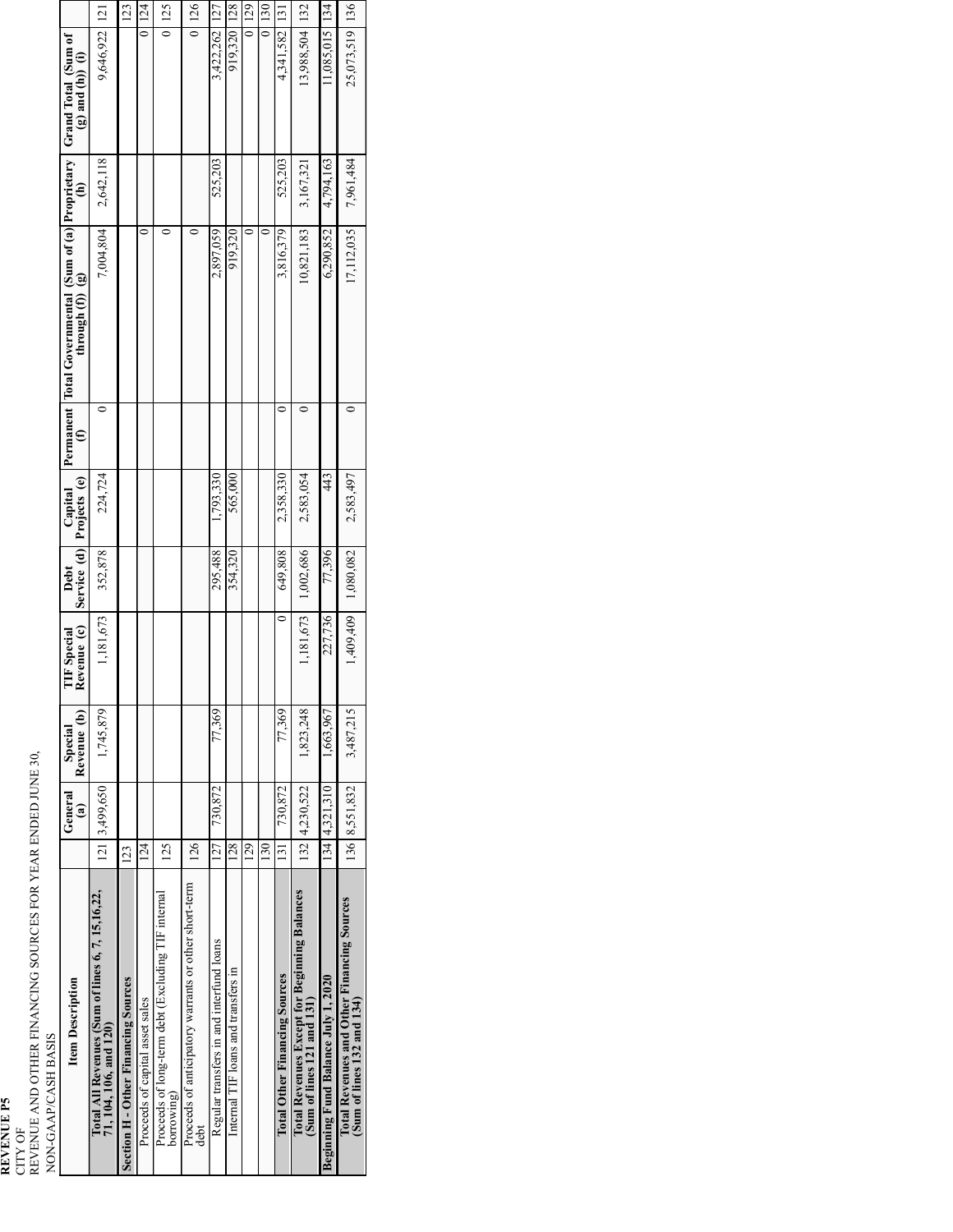EXPENDITURES P6<br>CITY OF ASBURY<br>EXPENDITURES AND OTHER FINANCING USES FOR FISCAL YEAR ENDED JUNE 30, 2021<br>NON-GAAP/CASH BASIS EXPENDITURES AND OTHER FINANCING USES FOR FISCAL YEAR ENDED JUNE 30, 2021

| NON-GAAP/CASH BASIS                           |                 |                          |                        |                            |                     |                         |                         |                                                             |                    |                                     |                          |
|-----------------------------------------------|-----------------|--------------------------|------------------------|----------------------------|---------------------|-------------------------|-------------------------|-------------------------------------------------------------|--------------------|-------------------------------------|--------------------------|
| <b>Item Description</b>                       | Line            | General<br>$\widehat{a}$ | Revenue (b)<br>Special | TIF Special<br>Revenue (c) | Service (d)<br>Debt | Projects (e)<br>Capital | Permanent<br>$\epsilon$ | Total Governmental (Sum of cols. (a)<br>through $(f)$ $(g)$ | Proprietary<br>(h) | Grand Total (Sum of<br>col.(g)) (i) | Line                     |
| Section A - Public Safety                     |                 |                          |                        |                            |                     |                         |                         |                                                             |                    |                                     | $\overline{\phantom{0}}$ |
| Police Department/Crime Prevention            |                 | 586,156<br>$\sim$        | 399                    |                            |                     |                         |                         | 586,555                                                     |                    | 586,555                             | $\sim$                   |
| Jail                                          |                 | 3                        |                        |                            |                     |                         |                         | 0                                                           |                    | $\circ$                             | 3                        |
| Emergency Management                          |                 | 4                        |                        |                            |                     |                         |                         | $\circ$                                                     |                    | $\circ$                             | 4                        |
| Flood control                                 |                 | 5                        |                        |                            |                     |                         |                         | 0                                                           |                    | $\circ$                             | S                        |
| Fire Department                               |                 | 130,912<br>$\circ$       |                        |                            |                     |                         |                         | 130,912                                                     |                    | 130,912                             | $\circ$                  |
| Ambulance                                     | Γ               | 32,360                   |                        |                            |                     |                         |                         | 32,360                                                      |                    | 32,360                              | $\overline{\phantom{a}}$ |
| Building Inspections                          |                 | 53,794<br>$\infty$       |                        |                            |                     |                         |                         | 53,794                                                      |                    | 53,794                              | $\infty$                 |
| Miscellaneous Protective Services             |                 | $\circ$                  |                        |                            |                     |                         |                         | 240                                                         |                    | 240                                 | $\degree$                |
| Animal Control                                | $\supseteq$     |                          | $\frac{240}{280}$      |                            |                     |                         |                         | 280                                                         |                    | 280                                 |                          |
| Other Public Safety                           | $\equiv$        |                          |                        |                            |                     |                         |                         | $\circ$                                                     |                    | $\circ$                             | $\equiv$                 |
|                                               | $\overline{12}$ |                          |                        |                            |                     |                         |                         | $\circ$                                                     |                    | $\circ$                             | $\overline{\mathbf{C}}$  |
|                                               | $\overline{13}$ |                          |                        |                            |                     |                         |                         | $\circ$                                                     |                    | $\circ$                             | $\Box$                   |
| <b>Total Public Safety</b>                    | $\vec{4}$       | 803,742                  | 399                    |                            | $\circ$             | $\circ$                 | $\circ$                 | 804,141                                                     |                    | 804,141                             | $\overline{4}$           |
| <b>Section B - Public Works</b>               | $\overline{15}$ |                          |                        |                            |                     |                         |                         |                                                             |                    |                                     | $\overline{5}$           |
| Roads, Bridges, Sidewalks                     | $\frac{6}{1}$   | 126,088                  | 280,318                |                            |                     |                         |                         | 406,406                                                     |                    | 406,406                             | $\overline{16}$          |
| Parking Meter and Off-Street                  | $\overline{17}$ |                          |                        |                            |                     |                         |                         |                                                             |                    | 0                                   | $\overline{17}$          |
| Street Lighting                               | $18\,$          | 42,044                   |                        |                            |                     |                         |                         | 42,044                                                      |                    | 42,044                              | 81                       |
| Traffic Control Safety                        | $\overline{19}$ |                          |                        |                            |                     |                         |                         |                                                             |                    | 0                                   | $\overline{0}$           |
| Snow Removal                                  | $20\,$          | 65,794                   |                        |                            |                     |                         |                         | 65,794                                                      |                    | 65,794                              |                          |
| Highway Engineering                           | $\overline{21}$ |                          |                        |                            |                     |                         |                         | 0                                                           |                    | $\bullet$                           |                          |
| Street Cleaning                               | $22$            |                          |                        |                            |                     |                         |                         | $\circ$                                                     |                    | $\circ$                             |                          |
| Airport (if not an enterprise)                | 23              |                          |                        |                            |                     |                         |                         | $\circ$                                                     |                    | $\circ$                             |                          |
| Garbage (if not an enterprise)                | $24\,$          |                          |                        |                            |                     |                         |                         | $\circ$                                                     |                    | $\circ$                             |                          |
| Other Public Works                            | 25              |                          |                        |                            |                     |                         |                         | $\circ$                                                     |                    | $\circ$                             |                          |
|                                               | $26\,$          |                          |                        |                            |                     |                         |                         | $\circ$                                                     |                    | $\circ$                             |                          |
|                                               | 27              |                          |                        |                            |                     |                         |                         | $\circ$                                                     |                    | $\circ$                             |                          |
| <b>Total Public Works</b>                     | 8 <sup>z</sup>  | 233,926                  | 280,318                |                            | $\circ$             | $\circ$                 | $\circ$                 | 514,244                                                     |                    | 514,244                             |                          |
| Section C - Health and Social Services        | 29              |                          |                        |                            |                     |                         |                         |                                                             |                    |                                     | 3 5 8 3 4 8 8 8 8 8      |
| Welfare Assistance                            | $30\,$          |                          |                        |                            |                     |                         |                         | $\circ$                                                     |                    | $\circ$                             | $\frac{30}{31}$          |
| City Hospital                                 | $\overline{31}$ |                          |                        |                            |                     |                         |                         | $\circ$                                                     |                    | $\bullet$                           |                          |
| Payments to Private Hospitals                 | $32\,$          |                          |                        |                            |                     |                         |                         | $\circ$                                                     |                    | $\circ$                             | $\frac{32}{33}$          |
| Health Regulation and Inspections             | 33              |                          |                        |                            |                     |                         |                         | $\circ$                                                     |                    | $\circ$                             |                          |
| Water, Air, and Mosquito Control              | 34              |                          |                        |                            |                     |                         |                         | $\circ$                                                     |                    | $\circ$                             | $34$                     |
| Community Mental Health                       | 55              |                          |                        |                            |                     |                         |                         | $\circ$                                                     |                    | $\circ$                             | 36                       |
| Other Health and Social Services              | $36$            |                          |                        |                            |                     |                         |                         | $\circ$                                                     |                    | $\circ$                             |                          |
|                                               | 37              |                          |                        |                            |                     |                         |                         | $\circ$                                                     |                    | $\circ$                             | 37                       |
|                                               | 38              |                          |                        |                            |                     |                         |                         | $\circ$                                                     |                    | $\circ$                             | 38                       |
| <b>Total Health and Social Services</b>       | 39              |                          | $\circ$<br>$\circ$     |                            | $\circ$             | $\circ$                 | $\circ$                 | $\circ$                                                     |                    | $\circ$                             | 59                       |
| Section D - Culture and Recreation            | $\sqrt{4}$      |                          |                        |                            |                     |                         |                         |                                                             |                    |                                     | $\overline{4}$           |
| Library Services                              | $\frac{1}{4}$   | 188,426                  |                        |                            |                     |                         |                         | 188,426                                                     |                    | 188,426                             | $\overline{4}$           |
| Museum, Band, Theater                         | 42              |                          |                        |                            |                     |                         |                         |                                                             |                    | $\circ$                             | 42                       |
| Parks                                         | 43              | 138,372                  |                        |                            |                     |                         |                         | 138,372                                                     |                    | 138,372                             | 43                       |
| Recreation                                    | $44$            | 942,539                  |                        |                            |                     |                         |                         | 942,539                                                     |                    | 942,539                             | $44$                     |
| Cemetery                                      | 45              |                          |                        |                            |                     |                         |                         | 0                                                           |                    | $\circ$                             | 45                       |
| Community Center, Zoo, Marina, and Auditorium | $\frac{4}{6}$   |                          |                        |                            |                     |                         |                         | $\circ$                                                     |                    | $\circ$                             | 46                       |
| Other Culture and Recreation                  | 47              |                          |                        |                            |                     |                         |                         | $\circ$                                                     |                    | $\circ$                             | 47                       |
|                                               | $48$            |                          |                        |                            |                     |                         |                         | $\circ$                                                     |                    | $\circ$                             | $48$                     |
|                                               | 6+              |                          |                        |                            |                     |                         |                         | $\circ$                                                     |                    | $\circ$                             | $rac{6}{50}$             |
| <b>Total Culture and Recreation</b>           |                 | 50 1,269,337             | $\circ$                |                            | $\circ$             | $\circ$                 | $\circ$                 | 1,269,337                                                   |                    | 1,269,337                           |                          |
|                                               |                 |                          |                        |                            |                     |                         |                         |                                                             |                    |                                     |                          |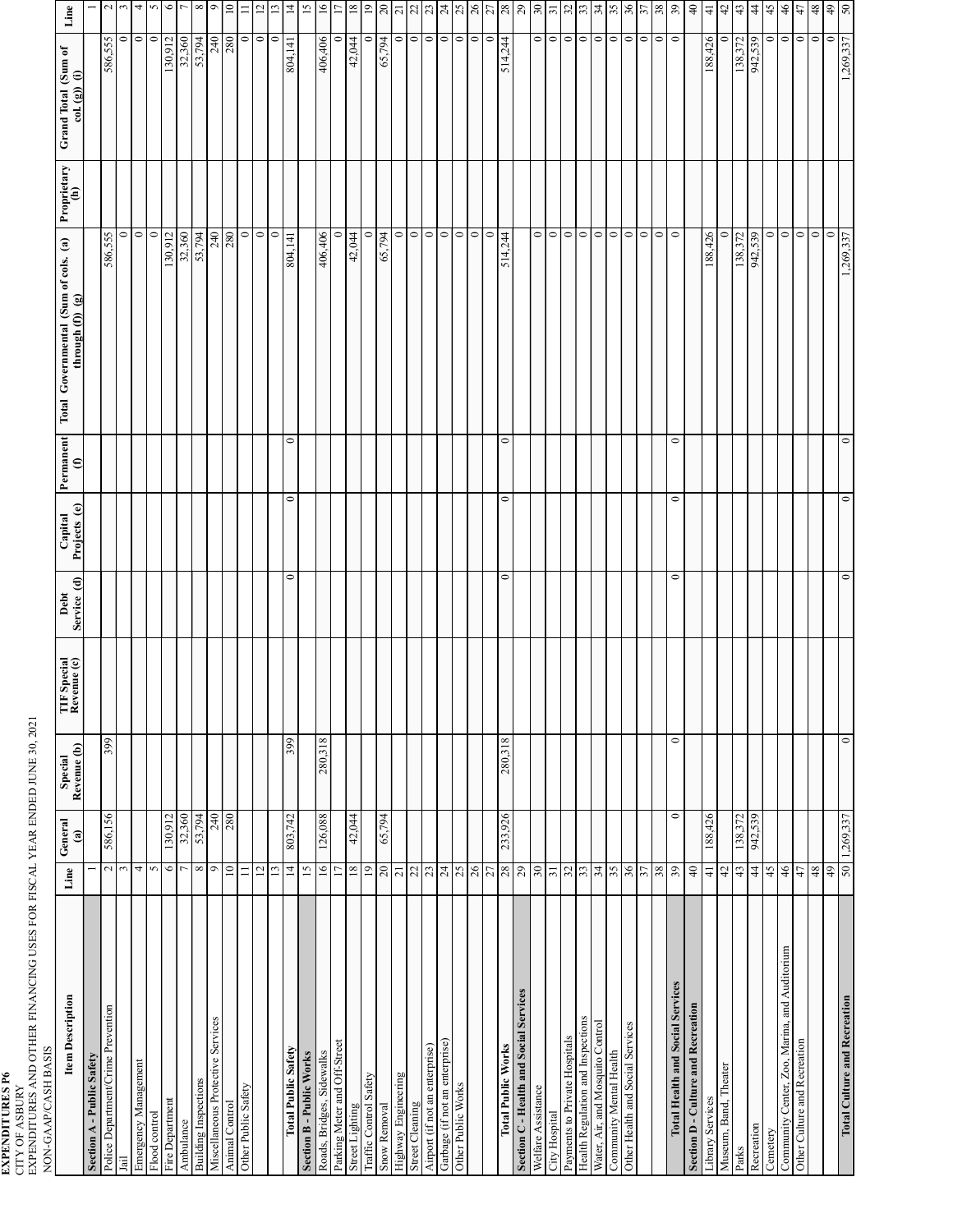EXPENDITURES P7<br>CITY OF<br>EXPENDITURES AND OTHER FINANCING USES FOR FISCAL YEAR ENDED JUNE 30, -- Continued<br>NON-GAAP/CASH BASIS EXPENDITURES AND OTHER FINANCING USES FOR FISCAL YEAR ENDED JUNE 30, -- Continued

| NON-GAAP/CASH BASIS                                |                |                         |                        |                            |                     |                         |                                                                                               |                                                               |                              |                                         |                    |
|----------------------------------------------------|----------------|-------------------------|------------------------|----------------------------|---------------------|-------------------------|-----------------------------------------------------------------------------------------------|---------------------------------------------------------------|------------------------------|-----------------------------------------|--------------------|
| Item description                                   | Line           | General<br>$\mathbf{a}$ | Special<br>Revenue (b) | TIF Special<br>Revenue (c) | Service (d)<br>Debt | Capital<br>Projects (e) | $\begin{tabular}{ p{0.5em} } \hline \textbf{Permament}\\ \textbf{(f)}\\ \hline \end{tabular}$ | Total Governmental (Sum of cols.<br>(a) through $(f)$ ) $(g)$ | Proprietary<br>$\widehat{e}$ | Grand Total (Sum<br>of col. $(g)$ ) (i) | Line               |
| Section E - Community and Economic<br>Development  | 51             |                         |                        |                            |                     |                         |                                                                                               |                                                               |                              |                                         | 5                  |
| Community beautification                           | 52             |                         |                        |                            |                     |                         |                                                                                               | 0                                                             |                              | 0                                       | 52                 |
| Economic development                               | 53             | 3,998                   |                        | 274,10                     |                     |                         |                                                                                               | 278,099                                                       |                              | 278,099                                 | 53                 |
| Housing and urban renewal                          | 54             |                         |                        |                            |                     |                         |                                                                                               | $\circ$                                                       |                              | $\circ$                                 | 54                 |
| Planning and zoning                                | 55             |                         |                        |                            |                     |                         |                                                                                               | $\circ$                                                       |                              | $\circ$                                 | 55                 |
| Other community and economic development           | 56             | 9,000                   |                        |                            |                     |                         |                                                                                               | 9.000                                                         |                              | 9,000                                   | 56                 |
| <b>TIF Rebates</b>                                 | 57             |                         |                        |                            |                     |                         |                                                                                               | 0                                                             |                              | っ                                       | 57                 |
|                                                    | 58             |                         |                        |                            |                     |                         |                                                                                               | $\circ$                                                       |                              | 0                                       | 58                 |
| <b>Total Community and Economic</b><br>Development | 59             | 12,998                  | $\circ$                | 274,101                    | $\circ$             | $\circ$                 | $\circ$                                                                                       | 287,099                                                       |                              | 287,099                                 | 59                 |
| Section F - General Government                     | $\mbox{60}$    |                         |                        |                            |                     |                         |                                                                                               |                                                               |                              |                                         | $\mbox{60}$        |
| Mayor, Council and City Manager                    | $\overline{6}$ |                         |                        |                            |                     |                         |                                                                                               | 0                                                             |                              | 0                                       | $\overline{6}$     |
| Clerk, Treasurer, Financial Administration         | $\mathcal{O}$  | 114,409                 |                        |                            |                     |                         |                                                                                               | 114,409                                                       |                              | 114,409                                 | $\mathcal{O}$      |
| Elections                                          | 63             |                         |                        |                            |                     |                         |                                                                                               | 0                                                             |                              | 0                                       | 63                 |
| Legal Services and City Attorney                   | $\mathcal{L}$  | 7,310                   |                        |                            |                     |                         |                                                                                               | 7,310                                                         |                              | 7,310                                   | $\mathcal{L}$      |
| City Hall and General Buildings                    | 65             | 51,329                  |                        |                            |                     |                         |                                                                                               | 51,329                                                        |                              | 51,329                                  | 65                 |
| Tort Liability                                     | 66             |                         |                        |                            |                     |                         |                                                                                               | 0                                                             |                              | 0                                       | 66                 |
| Other General Government                           | 67             | 116,331                 |                        |                            |                     |                         |                                                                                               | 116.33                                                        |                              | 116,33                                  | 67                 |
|                                                    | 68             |                         |                        |                            |                     |                         |                                                                                               | 0                                                             |                              | 0                                       | 68                 |
|                                                    | $69\,$         |                         |                        |                            |                     |                         |                                                                                               | $\circ$                                                       |                              | $\circ$                                 | 69                 |
| Total General Government                           | $\overline{0}$ | 289,379                 | $\circ$                |                            | $\circ$             | 0                       | $\circ$                                                                                       | 289,379                                                       |                              | 289,379                                 | $\overline{0}$     |
| <b>Section G - Debt Service</b>                    | $\overline{7}$ |                         |                        |                            | 98,958              |                         |                                                                                               | 998,958                                                       |                              | 98,958                                  | $\overline{71}$    |
|                                                    | 72             |                         |                        |                            |                     |                         |                                                                                               | ∍                                                             |                              | ∍                                       | 72                 |
|                                                    | 73             |                         |                        |                            |                     |                         |                                                                                               | 0                                                             |                              | 0                                       | 73                 |
| <b>Total Debt Service</b>                          | $\overline{7}$ | $\circ$                 | $\circ$                | 0                          | 998,958             | $\circ$                 | 0                                                                                             | 998,958                                                       |                              | 998,958                                 | 74                 |
| Section H - Regular Capital Projects - Specify     | 75             |                         |                        |                            |                     |                         |                                                                                               |                                                               |                              |                                         | 75                 |
|                                                    | 76             |                         |                        |                            |                     | 2,175,538               |                                                                                               | 2,175,538                                                     |                              | 2,175,538                               | 94                 |
|                                                    | 77             |                         |                        |                            |                     |                         |                                                                                               | 0                                                             |                              | 0                                       | 77                 |
| Subtotal Regular Capital Projects                  | 78             | $\circ$                 | $\circ$                |                            | 0                   | 2,175,538               | $\circ$                                                                                       | 2,175,538                                                     |                              | 2,175,538                               | 78                 |
| TIF Capital Projects - Specify                     | 64             |                         |                        |                            |                     |                         |                                                                                               |                                                               |                              |                                         | 97                 |
|                                                    | 80             |                         |                        |                            |                     | 463,733                 |                                                                                               | 463,733                                                       |                              | 463,733                                 | 80                 |
|                                                    | $\overline{8}$ |                         |                        |                            |                     |                         |                                                                                               | =                                                             |                              |                                         | $\overline{\bf 8}$ |
| Subtotal TIF Capital Projects                      | 82             | $\circ$                 | $\circ$                |                            | 0                   | 463,733                 | 0                                                                                             | 463,733                                                       |                              | 463,733                                 | 82                 |
| <b>Total Capital Projects</b>                      | 83             | $\circ$                 | $\circ$                |                            | 0                   | 2,639,27                | 0                                                                                             | 2,639,27                                                      |                              | 2,639,27                                | 83                 |
| <b>Total Governmental Activities Expenditures</b>  | 84             | 2,609,382               | 280,717                | 274,101                    | 98,958              | 2,639,27                | 0                                                                                             | 6,802,429                                                     |                              | 6,802,429                               | 84                 |
| (Sum of lines 14, 28, 39, 50, 59, 70, 74, 83)      | 85             |                         |                        |                            |                     |                         |                                                                                               |                                                               |                              |                                         | 85                 |
| $\sim$ TIE $\sim$ $\sim$ T<br>لمما<br>TIE Dakat.   |                |                         |                        | بر<br>تا انہ               |                     |                         |                                                                                               |                                                               |                              |                                         |                    |

TIF Rebates are expended out of the TIF Special Revenue Fund within the Community and Economic Development program's activity "Other" TIF Rebates are expended out of the TIF Special Revenue Fund within the Community and Economic Development program's activity "Other"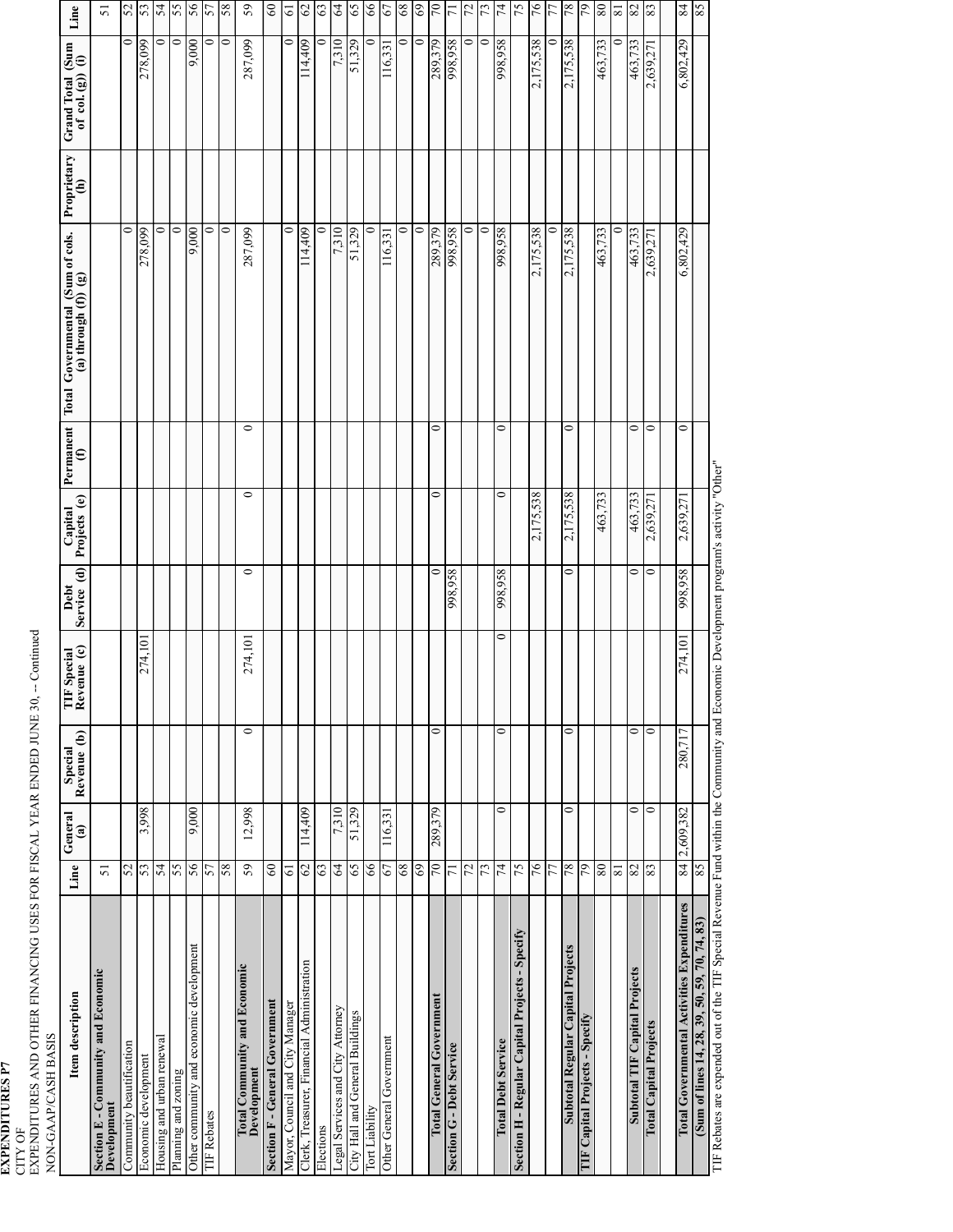EXPENDITURES P8<br>CITY OF<br>EXPENDITURES AND OTHER FINANCING USES FOR FISCAL YEAR ENDED JUNE 30, -- Continued<br>NON-GAAP/CASH BASIS EXPENDITURES AND OTHER FINANCING USES FOR FISCAL YEAR ENDED JUNE 30, -- Continued

| NON-GAAP/CASH BASIS                               |                |                          |                        |                            |                     |                         |           |                                                               |             |                                         |                  |
|---------------------------------------------------|----------------|--------------------------|------------------------|----------------------------|---------------------|-------------------------|-----------|---------------------------------------------------------------|-------------|-----------------------------------------|------------------|
| Item description                                  | Line           | General<br>$\widehat{a}$ | Special<br>Revenue (b) | TIF Special<br>Revenue (c) | Service (d)<br>Debt | Capital<br>Projects (e) | Permanent | Total Governmental (Sum of cols.<br>$(a)$ through $(f)$ ) (g) | Proprietary | Grand Total (Sum<br>of col. $(g)$ ) (i) | Line             |
| Section I - Business Type Activities              | 87             |                          |                        |                            |                     |                         |           |                                                               |             |                                         | 22               |
| Water - Current Operation                         | 88             |                          |                        |                            |                     |                         |           |                                                               | 427,612     | 427,612                                 | 88               |
| Capital Outlay                                    | 68             |                          |                        |                            |                     |                         |           |                                                               |             | 0                                       | 89               |
| Debt Service                                      | 06             |                          |                        |                            |                     |                         |           |                                                               | 128,840     | 128,840                                 | 66               |
| Sewer and Sewage Disposal - Current Operation     | $\overline{5}$ |                          |                        |                            |                     |                         |           |                                                               | 432,950     | 432,950                                 | $\overline{9}$   |
| Capital Outlay                                    | 92             |                          |                        |                            |                     |                         |           |                                                               | 243,985     | 243,985                                 | 6 <sup>o</sup>   |
| Debt Service                                      | 93             |                          |                        |                            |                     |                         |           |                                                               | 118,320     | 118,320                                 | 66               |
| Electric - Current Operation                      | $\overline{5}$ |                          |                        |                            |                     |                         |           |                                                               |             | $\circ$                                 | 64               |
| Capital Outlay                                    | 56             |                          |                        |                            |                     |                         |           |                                                               |             | $\circ$                                 | 95               |
| Debt Service                                      | 96             |                          |                        |                            |                     |                         |           |                                                               |             | $\circ$                                 | 96               |
| Gas Utility - Current Operation                   | 97             |                          |                        |                            |                     |                         |           |                                                               |             | $\circ$                                 | 67               |
| Capital Outlay                                    | $\,86$         |                          |                        |                            |                     |                         |           |                                                               |             | $\circ$                                 | 86               |
| Debt Service                                      | 66             |                          |                        |                            |                     |                         |           |                                                               |             | $\bullet$                               | 66               |
| Parking - Current Operation                       | 100            |                          |                        |                            |                     |                         |           |                                                               |             | $\circ$                                 | $\frac{100}{2}$  |
| Capital Outlay                                    | 101            |                          |                        |                            |                     |                         |           |                                                               |             | $\circ$                                 | 101              |
| Debt Service                                      | 102            |                          |                        |                            |                     |                         |           |                                                               |             | $\circ$                                 | 102              |
| Airport - Current Operation                       | 103            |                          |                        |                            |                     |                         |           |                                                               |             | $\circ$                                 | 103              |
| Capital Outlay                                    | 104            |                          |                        |                            |                     |                         |           |                                                               |             | $\circ$                                 | 104              |
| Debt Service                                      | 501            |                          |                        |                            |                     |                         |           |                                                               |             | $\circ$                                 | $\sqrt{5}$       |
| Landfill/Garbage - Current operation              | 106            |                          |                        |                            |                     |                         |           |                                                               | 369,655     | 369,655                                 | 106              |
| Capital Outlay                                    | 107            |                          |                        |                            |                     |                         |           |                                                               |             | 0                                       | 107              |
| Debt Service                                      | 108            |                          |                        |                            |                     |                         |           |                                                               |             | $\circ$                                 | 108              |
| Hospital - Current Operation                      | 109            |                          |                        |                            |                     |                         |           |                                                               |             | $\circ$                                 | 109              |
| Capital Outlay                                    | 110            |                          |                        |                            |                     |                         |           |                                                               |             | $\circ$                                 | 110              |
| Debt Service                                      | $\equiv$       |                          |                        |                            |                     |                         |           |                                                               |             | $\circ$                                 | $\Xi$            |
| Transit - Current Operation                       | 112            |                          |                        |                            |                     |                         |           |                                                               |             | $\circ$                                 | 112              |
| Capital Outlay                                    | 113            |                          |                        |                            |                     |                         |           |                                                               |             | $\circ$                                 | $\frac{13}{2}$   |
| Debt Service                                      | 114            |                          |                        |                            |                     |                         |           |                                                               |             | $\circ$                                 | $\frac{114}{11}$ |
| Cable TV, Telephone, Internet - Current Operation | 115            |                          |                        |                            |                     |                         |           |                                                               |             | $\circ$                                 | 115              |
| Capital Outlay                                    | 116            |                          |                        |                            |                     |                         |           |                                                               |             | $\circ$                                 | 116              |
| Housing Authority - Current Operation             | 117            |                          |                        |                            |                     |                         |           |                                                               |             | $\circ$                                 | 117              |
| Capital Outlay                                    | 118            |                          |                        |                            |                     |                         |           |                                                               |             | $\circ$                                 | 118              |
| Debt Service                                      | 119            |                          |                        |                            |                     |                         |           |                                                               |             | $\circ$                                 | $\frac{1}{2}$    |
| Storm Water - Current Operation                   | 120            |                          |                        |                            |                     |                         |           |                                                               | 62,348      | 62,348                                  | 071              |
| Capital Outlay                                    | 121            |                          |                        |                            |                     |                         |           |                                                               |             | 0                                       | 121              |
| Debt Service                                      | 122            |                          |                        |                            |                     |                         |           |                                                               |             | $\circ$                                 | 122              |
| Other Business Type - Current Operation           | 123            |                          |                        |                            |                     |                         |           |                                                               |             | $\bullet$                               | 123              |
| Capital Outlay                                    | 124            |                          |                        |                            |                     |                         |           |                                                               |             | $\circ$                                 | 124              |
| Debt Service                                      | 125            |                          |                        |                            |                     |                         |           |                                                               |             | $\circ$                                 | 125              |
| Internal Service Funds - Specify                  | 126            |                          |                        |                            |                     |                         |           |                                                               |             |                                         | 126              |
|                                                   | 127            |                          |                        |                            |                     |                         |           |                                                               |             | $\bullet$                               | 127              |
|                                                   | 128            |                          |                        |                            |                     |                         |           |                                                               |             | $\circ$                                 | 128              |
| <b>Total Business Type Activities</b>             |                |                          |                        |                            |                     |                         |           |                                                               | 1,783,710   | 1,783,710                               | 129              |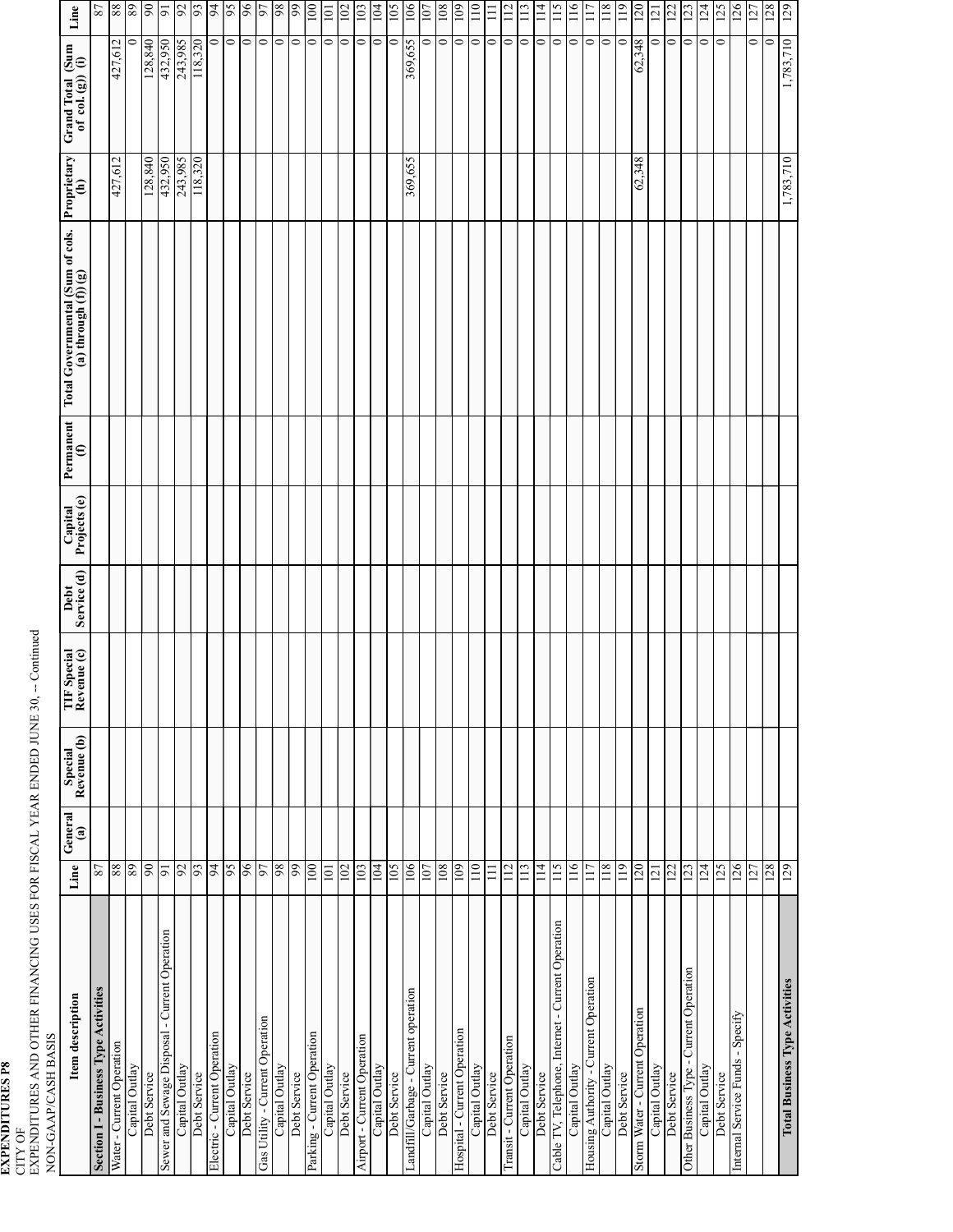EXPENDITURES P9<br>CITY OF ASBURY<br>EXPENDITURES AND OTHER FINANCING USES FOR FISCAL YEAR ENDED JUNE 30, 2021 -- Continued EXPENDITURES AND OTHER FINANCING USES FOR FISCAL YEAR ENDED JUNE 30, 2021 -- Continued

| NON-GAAP/CASH BASIS                                                       |                  |                                   |                        |                                   |                        |                         |         |                                                                        |           |                                         |                |
|---------------------------------------------------------------------------|------------------|-----------------------------------|------------------------|-----------------------------------|------------------------|-------------------------|---------|------------------------------------------------------------------------|-----------|-----------------------------------------|----------------|
| Item description                                                          | Line             | General<br>$\widehat{\mathbf{a}}$ | Revenue (b)<br>Special | Revenue (c)<br><b>TIF</b> Special | Debt<br>Service<br>(d) | Capital<br>Projects (e) |         | Permanent   Total Governmental (Sum of cols. Proprietary $(f)$ (f) (g) |           | Grand Total (Sum<br>of col. $(g)$ ) (i) | Line           |
| Subtotal Expenditures (Sum of lines 84 and<br>129)                        | 130              | 2,609,382                         | 280,717                | 274,101                           | 998,958                | 2,639,271               | 0       | 6,802,429                                                              | 1,783,710 | 8,586,139                               | 130            |
| Section J - Other Financing Uses Including Transfers<br>$\mathsf{u}$      | $\overline{131}$ |                                   |                        |                                   |                        |                         |         |                                                                        |           |                                         | 131            |
| Regular transfers out                                                     | 132              | 905,490                           | 1,694,184              |                                   | 0                      |                         |         | 2,599,674                                                              | 822,588   | 3,422,262                               | 132            |
| Internal TIF loans/repayments and transfers out                           | 133              |                                   |                        | 919,320                           |                        |                         |         | 919,320                                                                |           | 919,320                                 | 133            |
|                                                                           | 134              |                                   |                        |                                   |                        |                         |         |                                                                        |           | 0                                       | 134            |
| <b>Total Other Financing Uses</b>                                         | 135              | 905,490                           | 1,694,184              | 919,320                           | $\circ$                | 0                       | 0       | 3,518,994                                                              | 822,588   | 4,341,582                               | 135            |
| Total Expenditures and Other Financing Uses<br>(Sum of lines 130 and 135) |                  | 136 3,514,872                     | 1,974,901              | 1,193,421                         | 998,958                | 2,639,27                | 0       | 10,321,423                                                             | 2,606,298 | 12,927,721                              | 136            |
|                                                                           | 137              |                                   |                        |                                   |                        |                         |         |                                                                        |           |                                         | 137            |
| Ending fund balance June 30,:                                             | 138              |                                   |                        |                                   |                        |                         |         |                                                                        |           |                                         | 138            |
| Governmental:                                                             | 139              |                                   |                        |                                   |                        |                         |         |                                                                        |           |                                         | 139            |
| Nonspendable                                                              | $\frac{40}{5}$   |                                   |                        |                                   |                        |                         |         |                                                                        | 0         | 0                                       | 140            |
| Restricted                                                                | 141              |                                   | 1,512,314              | 215,988                           | 81,124                 | $-55,774$               |         | 1,753,652                                                              |           | 1,753,652                               | $\Xi$          |
| Committed                                                                 | 142              |                                   |                        |                                   |                        |                         |         |                                                                        |           |                                         | 142            |
| Assigned                                                                  | 143              | 1,365,199                         |                        |                                   |                        |                         |         | ,365,199                                                               |           | 1,365,199                               | 143            |
| Unassigned                                                                |                  | 144 3,671,761                     |                        |                                   |                        |                         |         | 3,671,761                                                              |           | 3,671,761                               | $\frac{44}{3}$ |
| <b>Total Governmental</b>                                                 |                  | 145   5,036,960                   | 1,512,314              | 215,988                           | 81,124                 | $-55,774$               | 0       | 6,790,612                                                              |           | 6,790,612                               | 145            |
| Proprietary                                                               | $\frac{46}{5}$   |                                   |                        |                                   |                        |                         |         |                                                                        | 5,355,186 | 5,355,186                               | 146            |
| Total Ending Fund Balance June 30,                                        |                  | 147 5.036,960                     | 1,512,314              | 215,988                           | 81,124                 | $-55,774$               | $\circ$ | 6,790,612                                                              | 5,355,186 | 12,145,798                              | 147            |
| Total Requirements (Sum of lines 136 and 147)                             |                  | 148 8,551,832                     | 3,487,215              | 1,409,409                         | 1,080,082              | 2,583,497               | $\circ$ | 17,112,035                                                             | 7,961,484 | 25,073,519                              | 148            |
|                                                                           |                  |                                   |                        |                                   |                        |                         |         |                                                                        |           |                                         |                |